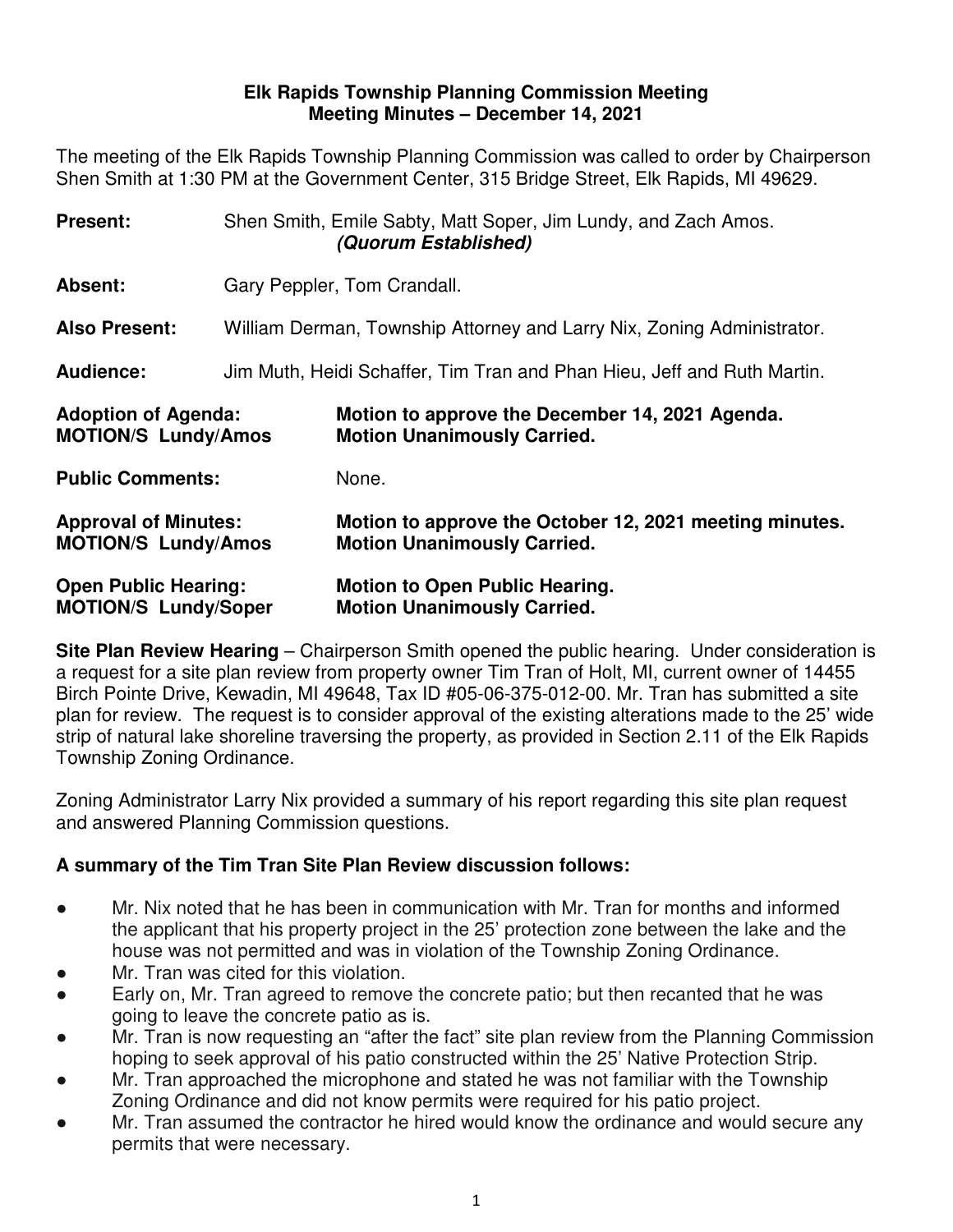- The Commission asked Mr. Tran if any trees were removed from his property for this project. Mr. Tran stated he did not remove any trees on his property.
- Mr. Tran now realizes his concrete patio is in violation but comes before the Planning Commission hoping to receive forgiveness for his error.
- The applicant also commented on the financial burden he has been under to try and correct this violation.
- Mr. Tran has hired an attorney to help him file a proper application and site plan.

#### **Public Comment:**

- Antrim County Soil Erosion Officer Heidi Schaffer, indicated the applicant acquired the erosion permit after the fact. She has encouraged Mr. Tran to landscape the area with plantings and/or wildflowers to soften the impact of the concrete patio and reduce the impact of water runoff into Birch Lake.
- Jim Muth, Birch Lake Association President indicated the Board strongly supports the preservation of the 25' buffer strip between the house and the lake for environmental reasons. He also noted the Tip of the Mitt Council also supports protecting water quality and shoreline damage in this 25' protected zone.

## **Planning Commission Comments**

- Concrete is not a reasonable material adjacent to a lake due to runoff and environmental impacts.
- The applicant showed disregard for Township and County permit process.
- The property owner has the responsibility to assure all permits are obtained by either himself or the contractor.
- The quality of water and keeping trees along the shoreline is very important to the Elk Rapids community.

#### **Close Public Hearing: Motion to Close the Public Hearing. Motion/S Lundy/Soper Motion Unanimously Carried.**

#### **Planning Commission Discussion**

- 1. Generally the Planning Commission did not support the idea of the concrete patio extending into the 25' buffer zone and desires to have it removed by the owner.
- 2. The commission also discussed the retention of a 4' wide walkway from the patio to the boat dock as the removal may be more detrimental to water quality than leaving it.
- 3. The commission also discussed the need for a restoration plan including landscaping of the area where the concrete patio will be removed. Planting six River Birch trees was suggested. Planting grass or sod to stabilize the soil where the concrete had been located was also suggested.

| <b>Motion to Table:</b> | Motion to Table the Tim Tran Site Plan Review request |                                                                                            |  |
|-------------------------|-------------------------------------------------------|--------------------------------------------------------------------------------------------|--|
| <b>M/S Smith/Lundy</b>  | until the March 8, 2022 Planning Commission Meeting.  |                                                                                            |  |
| <b>Roll Call Vote:</b>  | <b>5 VOTING YES.</b>                                  | Soper YES; Lundy YES; Amos YES; Smith YES; Sabty YES.<br>(Crandall and Peppler are absent) |  |

## **MOTION UNANIMOUSLY CARRIED.**